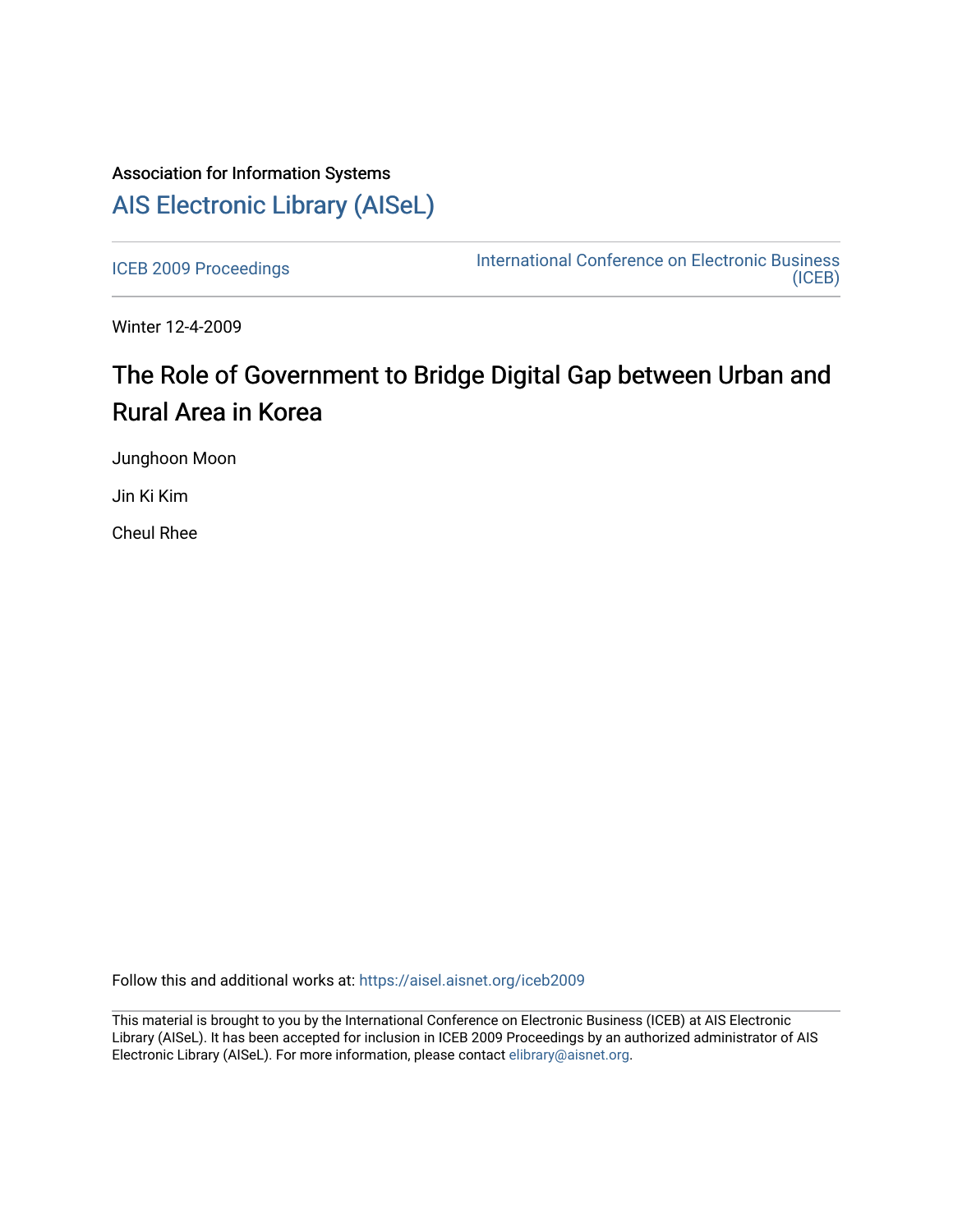## **THE ROLE OF GOVERNMENT TO BRIDGE DIGITAL GAP BETWEEN URBAN AND RURAL AREA IN KOREA**

Junghoon Moon<sup>1</sup>, Jin Ki Kim<sup>2</sup>, and Cheul Rhee<sup>3</sup> <sup>1</sup>Department of IT Business, Korean Advanced Institue of Science and Technology  $2$ Department of Business Administration, Korea Aerospace University <sup>3</sup>Department of e-Business, Ajou University <sup>1</sup>jmoon@kaist.ac.kr; <sup>2</sup>kimjk@kau.ac.kr; <sup>3</sup>crhee@ajou.ac.kr

#### **Abstract**

The Ministry of Food, Agriculture, Forestry and Fisheries (MIFAFF) in Korea has made an abundant effort to develop agricultural/rural informatization since the 1990's. Initially, it focused on the development of three different types of infrastructure to bridge the gap between rural and urban areas: household personal computer (PC) penetration, Internet use, and broadband Internet connection accessibility. The 81% of broadband accessibility in 2002 increased to 100% in rural areas in 2007. In addition, from 1998 to 2002, a total of 241,356 farmers took diverse education programs provided by MIFAFF. As a big effort<br>from MIFAFF. Food and Agro-product from MIFAFF, Food and Agro-product e-commerce of Farmers has also increased continuously; as of 2009, its transaction is estimated as 1.89 billion USD. Many projects on u-Farm have been launched for future intelligent farming. However, MIFAFF are now facing new challenges.

**Keywords:** Digital Divide, Rural Informatization, Korean Government, agro-product e-Commerce

## **Short History of Agricultural/Rural Informatization in Korea**

Control over the quality and quantity of products in the food and agriculture business is known to be very difficult. A predictable and manageable output is desirable for most businesses. That is, managers should be able to control the quality and quantity of their products. Predictable outputs help managers plan their marketing, sales, and inbound and outbound logistics, but these are not easy problems in the food and agriculture business. Various industries have adopted different levels of automation and utilization of information systems for quality/quantity control; informatization of the food and agriculture industry has been behind other industries.

In addition, South Korea is known as one of the leading countries for high-speed broadband access and for the high rate of Internet use in the world. However, there has been a significant digital divide between urban and rural areas in South

Korea. This digital divide issue is related to quality of life in rural areas, and is also known as an important factor of rural-urban migration.

In this regard, the Ministry of Food, Agriculture, Forestry and Fisheries (MIFAFF) in Korea has made an abundant effort to develop agricultural/rural informatization since the 1990's. The history of agricultural/rural informatization stems from the establishment of the Center for Agriculture Forestry Fisheries Information Service (AFFIS) in 1992. The vision of AFFIS is to develop rural/agriculture informatization for vital rural life and competitive agriculture industry. Since then, AFFIS, founded by MIFAFF, along with the Rural Development Administration (RDA), attempted to bridge the digital divide and develop informatization of the food and agriculture industries. About 70 staffs are working for rural/agriculture informatization in AFFIS.

Responding to the government efforts, Korean food and agriculture industries are now attempting to adopt ICT in order to satisfy diverse needs from consumers through quality/quantity control.

#### **Infrastructure Development**

The Ministry of Food, Agriculture, Forestry and Fisheries (MIFAFF) has focused on the development of three different types of infrastructure to bridge the gap between rural and urban areas: household personal computer (PC) penetration, Internet use, and broadband Internet connection accessibility.

In 1997, the rate of household PC penetration was just 18.7% in the rural areas of Korea. MIFAFF established several policies to supply PCs to rural areas at a low price or for free. For instance, MIFAFF, collaborating with other organizations in 2000, launched a campaign named "Sending PC to the Rural Area" to supply PCs to households in rural areas for free. Many companies, as well as individuals, responded to the MIFAFF campaign by donating new or used PCs. Due to their efforts, the rate of household PC penetration in rural areas sharply increased up to 50.2% in 2006. While it is still lower than that of urban areas, 79.6%, its gap has been diminished.

*The 9th International Conference on Electronic Business, Macau, November 30 - December 4, 2009*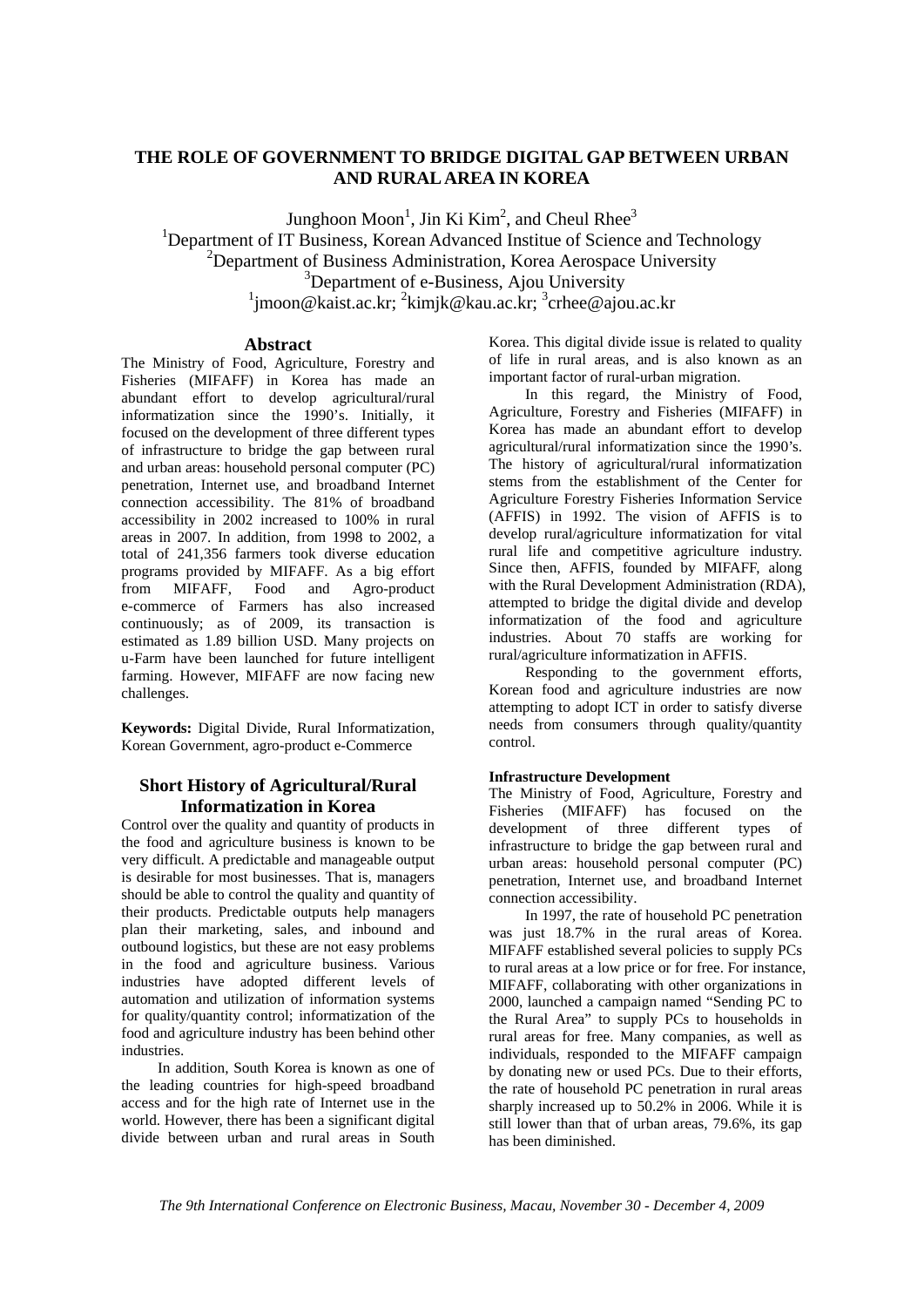

**Figure 1. The Organization of AFFIS** 

The Internet use rate in rural areas has been continuously increasing since 1998. Only 0.6% of those who worked in the agriculture industry used the Internet. As of 2006, the rate reached 29.4% and is still increasing. It should be addressed that between 1998 and 2003, a swift increase, from 0.6 % to 16.2 %, was accomplished; this was not only due to the MIFAFF's campaign of "Sending PC to the Rural Area," but also to, for rural residents, a "Free Internet Connection Service," which was carried out by AFFIS. Farmers could receive a PC for free or at a very low price and could connect with the Internet without any charge. These notable policies were accompanied with free education programs on computer/Internet use for those who live in rural areas. These customized informatization education programs were mainly designed and provided by AFFIS and RDA.

Broadband Internet connection accessibility in rural areas was another big concern of the Korean government from the perspective of the digital divide. MIFAFF and MIC (Ministry of Information and Communication) requested that network operating companies, putting up with low profitability, extend network access to rural areas. Finally, the 81% of broadband accessibility in 2002 increased to 100% in rural areas in 2007. This number implies that anyone who lives anywhere in Korea can access high speed Internet anytime he wants.

#### **Informatization Education**

As discussed earlier, AFFIS and RDA have provided diverse customized education programs for informatization in rural areas since 1998. At the initial stage of this education policy, farmers were invited and assigned to a few education centers for lectures. However, in 2000, moving education centers using buses were invented to provide on-the-spot education for farmers; that is, farmers did not have to leave from their farms for a long time. This attempt made it possible to provide informatization education programs to 64 different sites throughout the Korean peninsula. In 2001,



**Figure 2. Moving Informatization Education Center** 

more than 40 sites were added for informatization quick-response services towards local nearby farmers' requests related to IT use.education. Moreover, 22 universities participated in this education program; they provided

For computer novices, basic-level courses are presented; higher-level courses are offered to those who have already successfully completed basic and mid level courses. The contents of the high level course include web page publication, web site administration, bulletin board management, and so forth.

From 1998 to 2002, a total of 241,356 farmers took diverse courses on IT use for farm management. These information education programs made it possible for some farmers to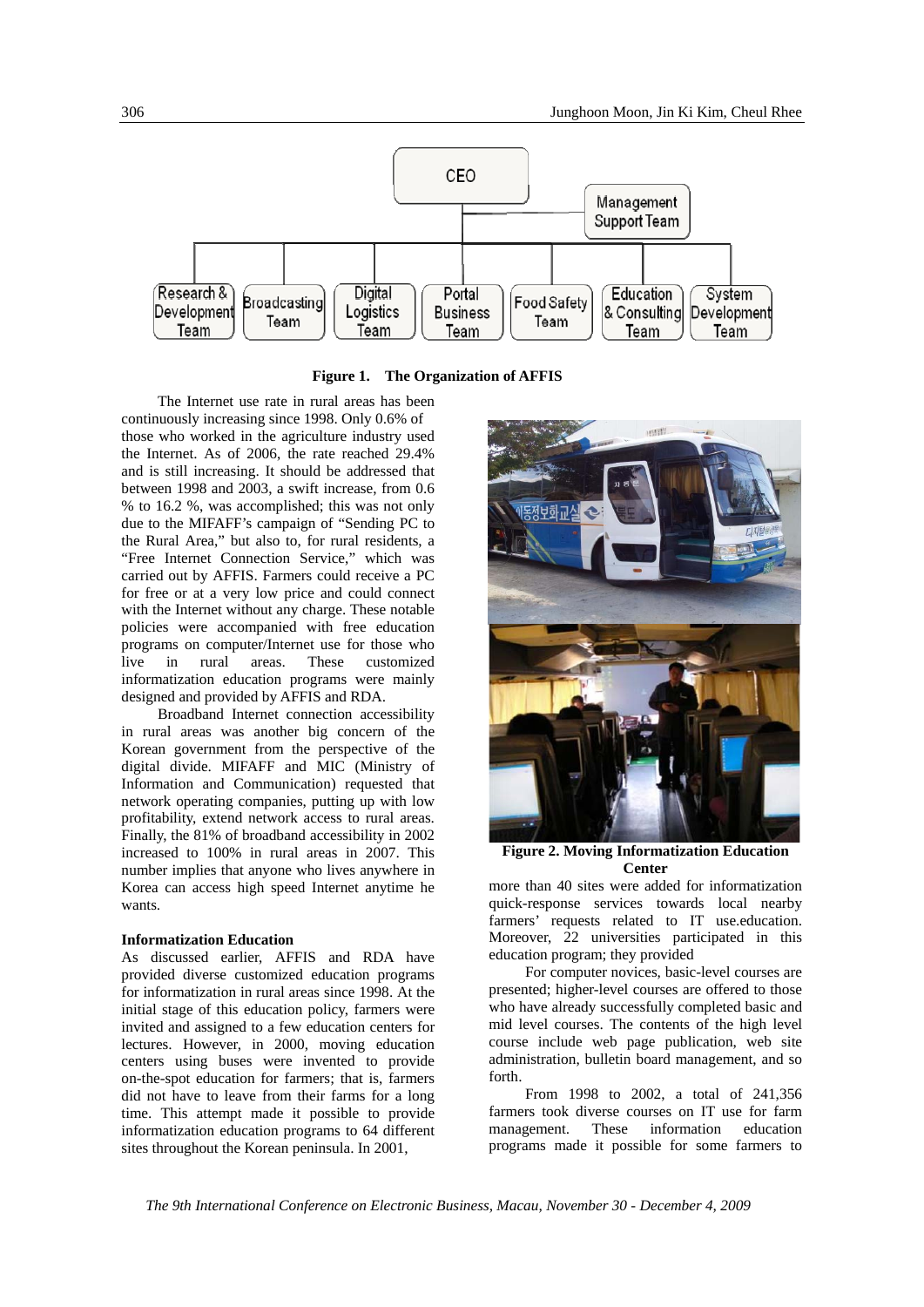manage their own e-commerce sites. Now, many farmers in Korea are gaining high profit from their e-commerce sites. In 2008, MIFAFF announced that about 67,000 of farmers are likely to take those courses this year. Web-based e-learning systems have also been launched for farmers. Farmers can access all content for free. The contents of the e-learning systems are not just limited to informatization, but are extended to diverse production techniques and business management.

#### **Information Services and Software Development**

Relevant information is necessary for efficient decision making in business management. Farmers also need relevant information for their diverse decision-making in sowing, weeding, irrigating, use of fertilizer/pesticides, harvesting, and so forth. MIFAFF and its related organizations launched Internet-based information services to support farmers' decision-making in farming in 1993. The first information service through the Internet provided by MIFAFF was an "Agro-products Price Information System," which was operated by AFFIS in 1993. Price information of 20 different crops was presented day-by-day for farmers. Farmers could make a decision efficiently using this system when considering the point of harvesting in order to maximize their profits.

Information services for farmers have been extended to diverse areas, including crop insect pests, crop quality certificate guidelines, geographical information, precision agriculture, rural tourism, etc. As of 2001, the number of information services for farmers increased up to 124. Since then, more services for farmers have been provided by 40 different government organizations.

In 2006, responding to farmers' claims that too many information services made them confused, MIFAFF developed a new agriculture and food portal, "Green Net", which converges 150 different information services provided by 40 different organizations. This portal is not only for farmers, but also for consumers, so that these two different groups can communicate on the site. Moreover, currently, many mobile services are being launched for farmers who do not have enough time to sit in front of computers.

In addition to these information services, the Korean government developed and distributed diverse software programs to farmers. These information systems were designed to support farmers' decision making. In 2007, MIFAFF financially supported 33 ERP (Enterprise Resource Planning) system development projects initiated by agricultural corporate bodies and agricultural product processing centers. MIFAFF currently facilitates them to adopt RFID (Radio-Frequency

Identification) and sensor network technologies for their supply chain management based on a budget of 50 million USD.

## **Current Issues in Agriculture Informatization**

During the last decade, consumers have shown concern regarding safety due to the breakout of mad cow disease, and the recent dioxin crisis. According to the UK Food Standard Agency, a survey found that 75% of consumers are concerned with food safety. Also, with the increase of wealth, Korean consumers pay more attention to the quality and freshness of food. In addition, though consumers in urban areas have to pay more and more for fresh food, monetary benefits to farmers have not increased satisfactorily in Korea.

The Korean government is considering how to overcome these challenges using ICT. What information and technologies are available (or can be developed) that can mitigate consumers' concerns on food safety? How do we provide consumers with fresh food at a lower price, while guaranteeing reasonable monetary benefits to farmers? Since the 2000's, the Korean government has newly focused on four areas to figure out these questions. In addition, inefficient logistics for agro-products has been pointed out as a chronic illness in Korea; middlemen have profiteered between farmers and consumers. MIFAFF has attempted to innovate the conventional manner of agro-product logistics.

#### **Agro-product e-Commerce**

In 1999, MIFAFF selected 106 farms that produce high-quality agro-products and supported their homepage constructions on the Internet. An additional 200 homepages were developed in 2000. Theses farms are facilitated to use their Internet homepages for their product marketing. AFFIS then developed an e-marketplace and hooked up farmers' homepages to the e-marketplace. Following MIFAFF and AFFIS's movement, RDA and the local government also developed farmers' homepages and associated e-marketplaces. Up to 2001, a total of 3,000 farmers' homepages were developed, and more than 1,500 homepages among them are hooked up to those e-marketplaces for online marketing.

The Korean government financially supported the costs of web hosting and mass-marketing for farmers. Farmers simply needed to focus on updates related to their products on their web site, and product shipping. Even though not all farmers could succeed, many farmers made considerable money in their e-businesses. Those who launched agro-product e-commerce formed a new community called the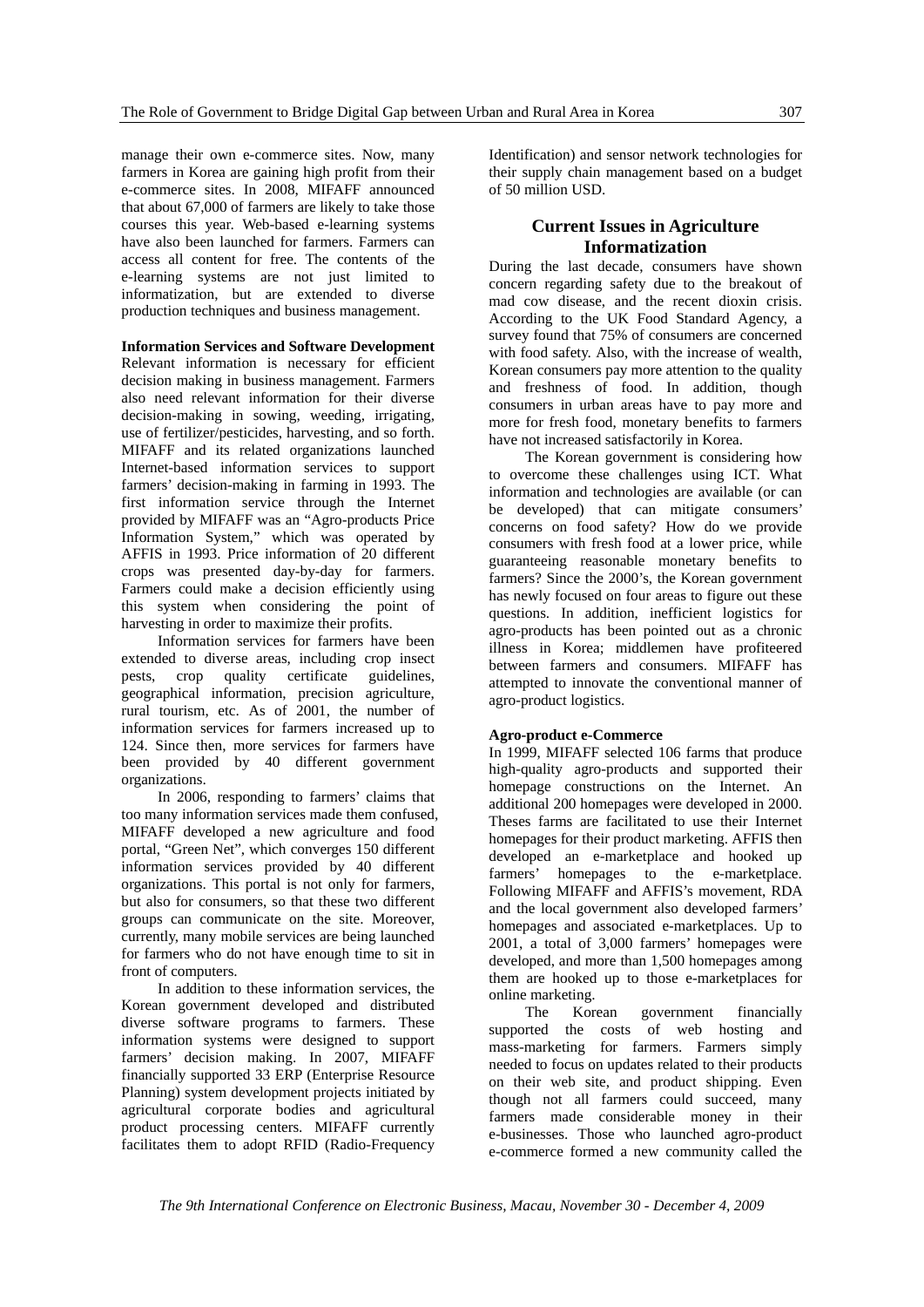"Cyber Farmers Union," and their membership is now more than 3,000. They have regular meetings several times each year, and share their experiences and knowledge for successful e-business. Table 1

processing, transfer, and distribution, such as the birthplace of animals, feeding, medication, date of sale, slaughtering information, and other supply-chain-related information.In Korea, the Ministry of Food, Agriculture,

|                                               | 2001    | 2002    | 2003    | 2004    | 2005     | 2006     | 2007     | 2008     | 2009     |
|-----------------------------------------------|---------|---------|---------|---------|----------|----------|----------|----------|----------|
| <b>Total amount of</b><br>e-commerce in Korea | 3,347.1 | 6,029.9 | 7,054.8 | 7,768.1 | 10,675.6 | 13,459.6 | 15,765.0 | 18,145.5 | 19,529.1 |
| (a) Fresh Agro-product                        | 101.4   | 307.5   | 294.5   | 280.3   | 284.7    | 312.4    | 393.1    | 493.4    | 547.6    |
| & Fishery                                     | 3.03%   | 5.10%   | 4.17%   | 3.61%   | 2.67%    | 2.32%    | 2.49%    | 2.72%    | 2.80%    |
| (b) Beverage & Health                         | 80.3    | 209.6   | 281.1   | 371.2   | 531.1    | 625.2    | 730.6    | 1,009.2  | 1,289.6  |
| Food                                          | 2.40%   | 3.48%   | 3.98%   | 4.78%   | 4.97%    | 4.65%    | 4.63%    | 5.56%    | 6.60%    |
| (c) Flower                                    | 21.9    | 32.6    | 36.3    | 37.4    | 40.7     | 42.4     | 51.5     | 50.5     | 57.7     |
|                                               | 0.65%   | 0.54%   | 0.51%   | 0.48%   | 0.38%    | 0.32%    | 0.33%    | 0.28%    | 0.30%    |
| $(a) + (b) + (c)$                             | 203.6   | 549.7   | 611.9   | 688.9   | 856.5    | 980.0    | 1,175.2  | 1,553.1  | 1,894.9  |
|                                               | 6.08%   | 9.12%   | 8.67%   | 8.87%   | 8.02%    | 7.28%    | 7.45%    | 8.56%    | 9.70%    |

**Table 1. Food and Agro-product e-Commerce in Korea (unit: USD 1,000,000)**

*Note: Amount in 2009 is estimated based on the record of the first quarter of 2009.(Source: Korean* 

*National Statistical Office)* 

shows the increase in food and agro-products purchased through e-commerce in Korea.

As shown in Table 1, the total amount of e-commerce transactions in Korea has sharply increased since 2001. Food and Agro-product e-commerce has also increased continuously, but not as fast as the total amount of transactions. In 2001, the amount of transactions in food and agro-products was about 203.6 million USD, but in 2009 it is estimated as 1.89 billion USD, which is 9.3 times larger than that of 2001.

#### **Food Safety & Traceability**

As discussed earlier, the food and agricultural industries are presently facing several new challenges. Food safety, which has been at the forefront of the news recently, is regarded as one of the most important issues. For example, Korean consumers have the highest level of concern regarding the use of cloned animals, the use of antibiotics/hormones in meat, and food safety/hygiene.

The traceability of food is an emerging issue in many countries. Consumers would like to acquire sufficient information in order to make informed shopping decisions about food; however, they are unable to do so in most cases because information asymmetry exists between buyers and sellers. The Food Traceability System provides detailed information on food production,

Forestry and Fisheries (MIFAFF) has undertaken the traceability system on agro-products since 2004. Before the ministry began acting on traceability issues, RDA (Rural Development Administration) developed the first public Food Traceability System (www.atrace.net) in 2003. In September 2004, the ministry announced guidelines for traceability, and in October 2004, a beef traceability system (www.mtrace.net) was launched. In August 2005, it amended and promulgated 'Agricultural products quality management law.' Expectations toward the traceability systems are enhancing the international competitiveness of Korean agro-products by securing food safety and gaining credibility through organized management and a fast response to the food safety problem in the food supply chain by tracing backwards and forwards. It is also expected to fulfill consumers' right to know by providing instant and accurate information on production, distribution, and merchandising of agro-products. Since January 2006, farms can voluntarily adopt a traceability system.

Information generated from traceability systems includes the name of the producing unit, field location, name of the product, amount of the product, fertilization and chemicals used, equipment used, transferring place, date of delivery,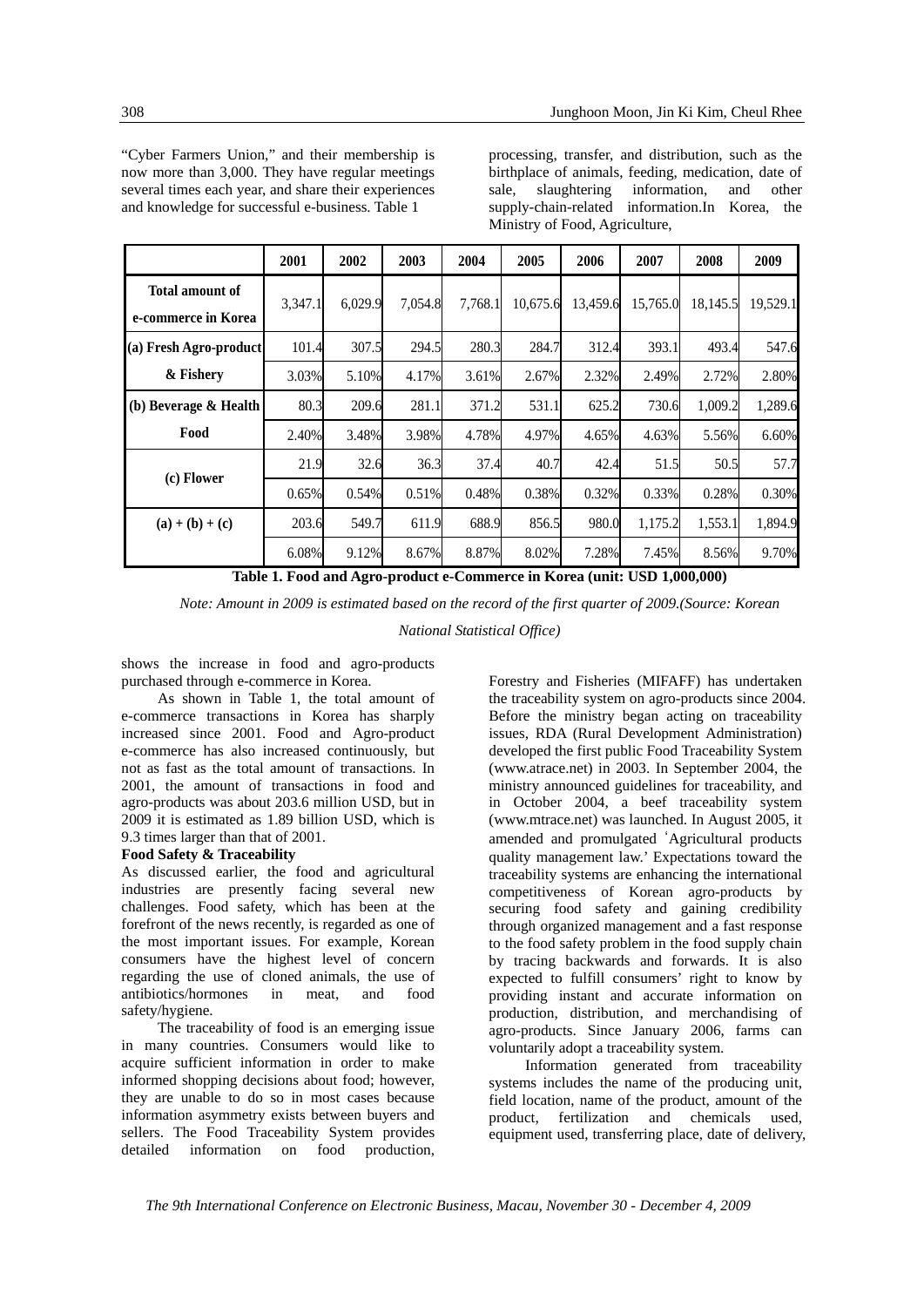name of seller, and so forth. Such information is identified using a label, barcode, or RFID tag. Consumers can easily access the information through a wireless mobile phone, computer via the Internet, or an on-site kiosk.

Currently, the Korean government focuses more on the beef cow traceability system because of Korean consumers' special concerns over the quality and the origin of beef due to mad cow disease. As of July 2009, all beef produced in Korea is forced to register to the traceability system by law. Consumers in Korea can inquiry all information about beef at www.mtrace.net.

In addition, advanced technologies, including RFID and USN (Ubiquitous Sensor Network) have been applied to new traceability systems in diverse areas in order to generate relevant and reliable information for food consumers in Korea.



**Figure 3. Barcode Scanning and RFID Tag Reading for Traceability Systems** 

#### **Ubiquitous Farming**

Since 2004, the Korean government has enhanced all industries to adopt USN (Ubiquitous Sensor Network) and RFID (Radio Frequency Identification) technologies. The logistics industry was the first mover, rather than other areas, because RFID technology is knows as a substitution for the use of bar codes. USN is known as an epochal technology for efficient object monitoring and controlling, including environment, production, etc. In 2007, MIFAFF decided to adopt

USN/RFID technologies in the food and agriculture industry and launched six "U-Farm" projects that apply these technologies to traceability systems, barn and green monitoring, and so forth. A total of 6.4 million USD was invested to these U-Farm projects; the budget was developed and allocated by MIFAFF and MIC (Ministry of Information and Communications), and it also includes local governments' matching funds.

These U-Farm projects are outsourced to several consortia of SI (System Integration) companies, RFID companies, USN companies, middleware companies, and Food companies or Farmers' unions. Local government supervised each project and MIFAFF and MIC superintended all the projects. This year MIFAFF launched twelve U-Farm projects, as shown in Table 2. As of 2009, MIFAFF are initiating diverse plans to develop new technologies for intelligent green house and stall.

## **The Future of Agriculture Informatization in Korea**

#### **Roadmap of Agriculture Informatization**

Today, the food and agriculture industries are more integrated than ever in an attempt to reduce risks and improve processing costs, from farm to table. Since its operations including production, processing, storage, distribution, and management are dispersed all over the world, the food and agricultural industries now depend more on ICT.

Responding to this trend, MIFAFF's policy is more focused on competitive food and agriculture industry development and welfare in rural areas, where it has focused on infrastructure construction and content development to bridge the digital divide. To achieve its future goals, MIFAFF developed a new policy, '2007-2011 Agriculture/Rural Informatization Basic Plan' and set a new vision as 'U-ACTIVE pursuing Global Top Food & Ago-products, and Rural Area.' The plan proposes 34 new projects in 5 different areas to accomplish the U-ACTIVE vision. Figure 4 illustrates the U-ACTIVE vision prepared by MIFAFF. This vision will be the future for agricultural and rural areas of Korea.

#### **New Challenges**

MIFAFF currently considers establishing a TV channel for agriculture and rural communities based on IPTV and Digital cable technologies. This project stems from the world megatrend of "Convergence of telecommunication and Broadcasting." But, who is the target of the TV channel? Rural residents? Urban consumers? Moreover, MIFAFF needs to develop feasible profit models to establish sustainable TV channel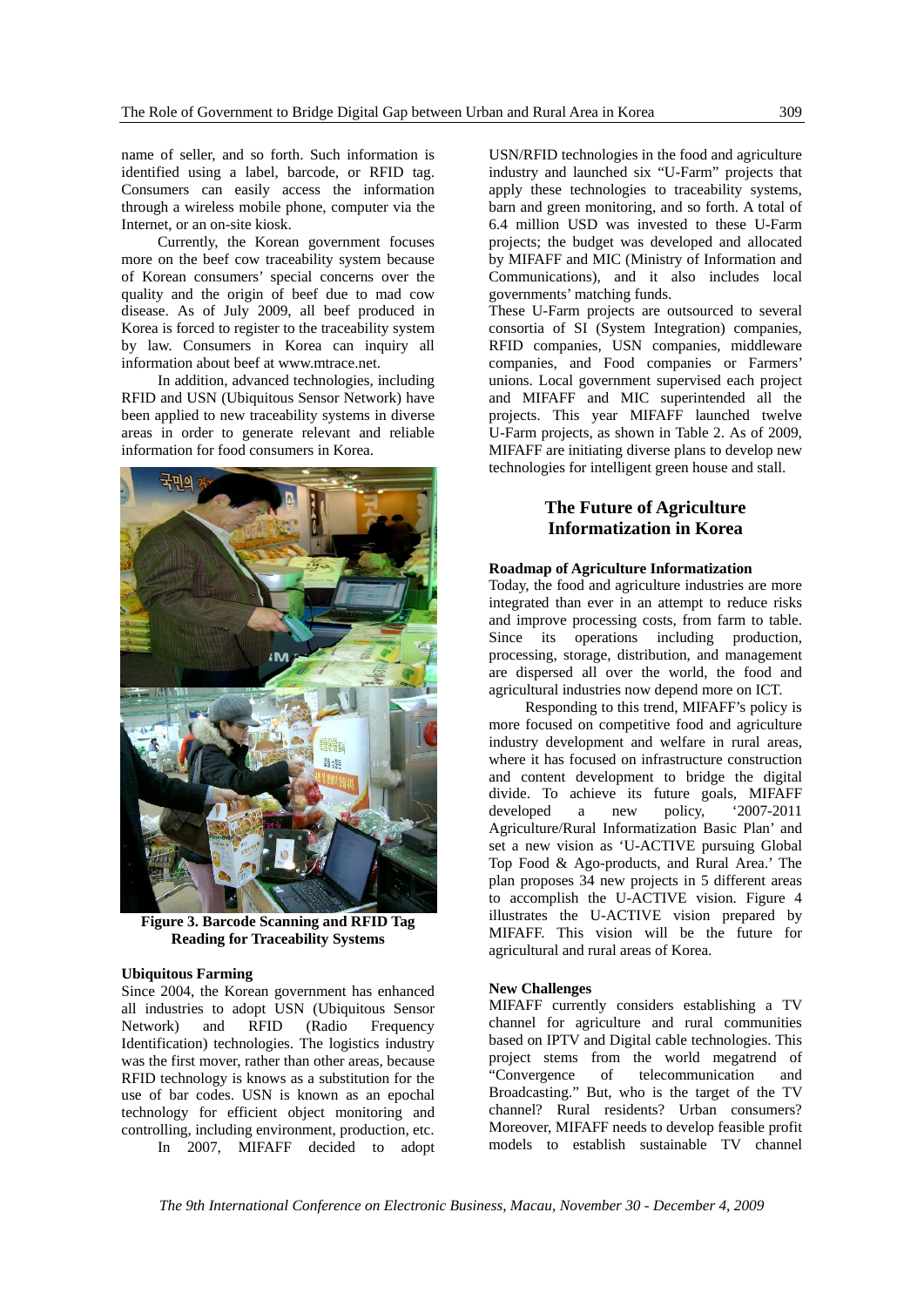business. Nobody wants another tax-wasting big giant.

Farmers who have taken big advantages from agro-product e-Commerce are pointing out the

TV channel. They expect more benefits from t-Commerce based on IPTV. However, t-Commerce requires each farmer to produce consistent quality-controlled products and the amount should

| Title                                                         | <b>Product</b>   |  |  |
|---------------------------------------------------------------|------------------|--|--|
| U-high-end brand "G-mark Mushhart" Traceability System        | Mushroom         |  |  |
| U-IT based "Red Dragonfly" Traceability System                | Red pepper       |  |  |
| U-IT based Korean Traditional Food Quality Control System     | Red pepper paste |  |  |
| Flower Growth Environment Monitoring System                   | Flower           |  |  |
| U-IT based u-Pork Quality Control System                      | Pork             |  |  |
| U- rural Tourism Support System                               | Tourism          |  |  |
| RFID Infrastructure for High Quality Rice                     | Rice             |  |  |
| Jeju High Quality U-Fishery Support System                    | Fishery          |  |  |
| RFID/USN based High Quality Fishery Production Support System | Fishery          |  |  |
| RFID/USN based Jeju Pork FCG Monitoring System                | Pork             |  |  |
| U-IT based Fruit Insect Monitoring System                     | Fruit            |  |  |
| U-IT based Fishery Logistics Information Portal System        | Fishery          |  |  |

### **Table 2. U-Farm Projects launched in 2008**

*(Source: National Informatization White Paper, National Information Society Agency, 2008)*



*(Source: Agriculture/Rural Informatization Basic Plan, MIFAFF, 2006)* 

importance of the agriculture and rural community be sufficient, which is not a simple problem to

*The 9th International Conference on Electronic Business, Macau, November 30 - December 4, 2009*